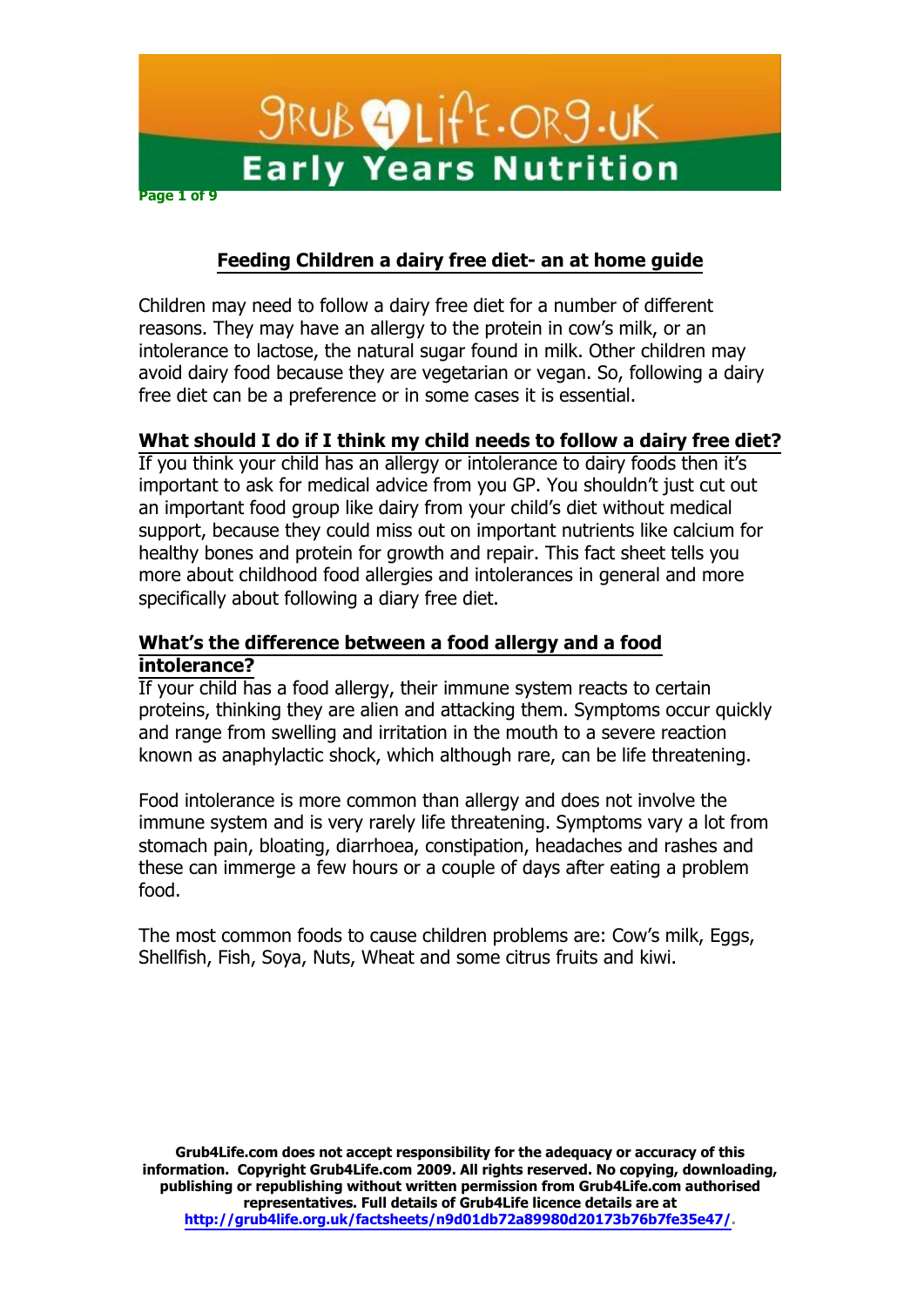# *SRUB* **EDLIFE.ORS.UK Early Years Nutrition**

#### **Page 2 of 9**

## **Allergies and intolerances to dairy food**

## **Cow¶s Milk Protein Allergy**

This is the most common food allergy to occur in children, it affects between 2-5% of children under 3. If you have a family history of allergy or are prone to allergic diseases like eczema then your children are more likely to have similar problems. The good news is that most children grow out of this between the ages of 3-5. If your child has true Cow's Milk Protein Allergy then they are advised to follow a completely dairy free diet.

## **Lactose Intolerance**

Lactose intolerance happens because the body doesn't produce enough of the enzyme Lactase, used to digest the natural sugar found in milk. Lactose intolerance is much more common than Cow's Milk protein Allergy, with about 5% of the UK population affected. It's more common in children and adolescents than adults. Young children are particularly prone to lactose intolerance after a stomach infection. Children with lactose intolerance need to avoid cow's milk and sheep's and goat's milk. Sometimes children can go on to tolerate a small amount of dairy, because they produce a small amount of lactase, but to begin with it's best to follow a complete dairy free diet.

## **Vegetarian and vegan diets**

Your family may follow a vegetarian or vegan diet, and this may be for health, religious or cultural reasons. Vegetarian diets can include dairy foods without a problem. Vegan diets exclude any foods of animal origin including dairy, eggs and honey.

# **Children on a dairy free diet**

## **Suitable milk alternatives for Under 1s**

Breast feeding or infant formula are the preferred milk source for children under 1 year old. If your child has an allergy to cow's milk protein your doctor or Paediatric Dietitian will advise you about the suitability of alternative, specialised soya based formula- most alternative formula are based on soya. **Goat, sheep and buffalo milks and formula are NOT appropriate for the treatment of cow¶s milk protein allergy.**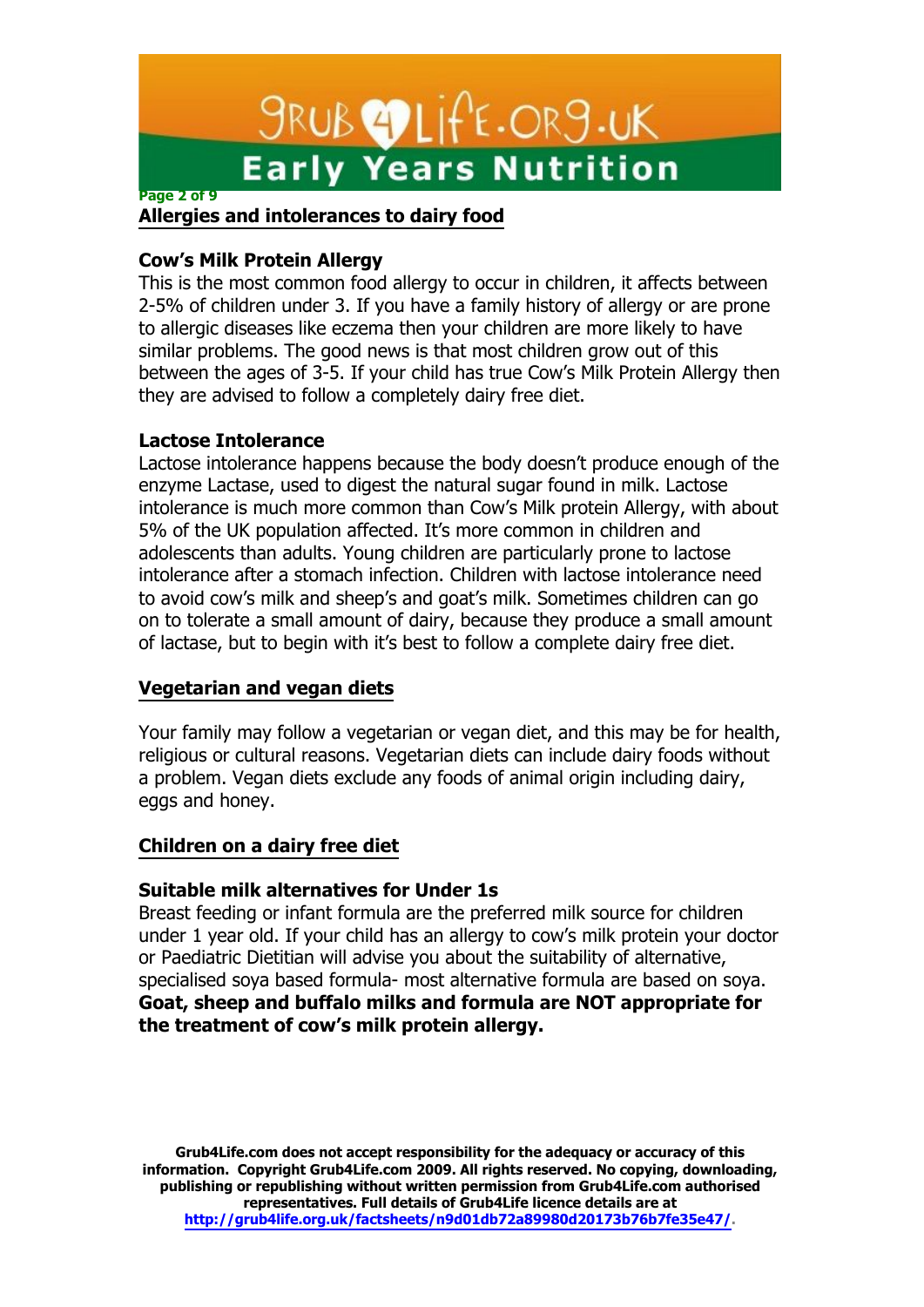# **SRUB OLITE.ORS.UK Early Years Nutrition**

## **Page 3 of 9**

# **Milk alternatives for children over 1**

Most parents are advised to continue specialised soya formula feeding until 2 years of age. Some children over one who are eating well may be able to come off their soya based formula and switch to a general plant based alternative to milk such as a fortified soya milk. If you are unsure about when to stop using soya based formula consult your GP or Dietitian.

For all children following a dairy free diet it is important to choose a plant based alternative which provides enough of the essential nutrients like fat, calories, protein and calcium which would normally be provided by milk. These nutrients are essential for growth and development but are not found in equal amounts in all plant based dairy alternatives- for instance rice milk and oat milk provides very little fat, protein, vitamins and minerals so is not suitable.

# **Avoiding milk and milk sources**



# **Ingredients lists**

It is easy to avoid obvious sources of milk, however it is often disguised in prepared and manufactured foods  $-$  read the ingredients list carefully. Manufactured pre-packaged foods sold within the EU have to list milk in the ingredients panel if it is present in the product, no matter how

small the amount. Check packets every time they are purchased, as products are reformulated all the time and ingredients often change.

Check the ingredients for the presence of the following sources of milk:

- Butter
- Butter oil
- **Butter milk**
- Casein
- **Caesinates**
- **Cheese**
- Cow's milk (pasteurised, UHT, evaporated, condensed, dried)
- Cream
- Curd
- Ghee
- **Lactoglobulin**

**Grub4Life.com does not accept responsibility for the adequacy or accuracy of this information. Copyright Grub4Life.com 2009. All rights reserved. No copying, downloading, publishing or republishing without written permission from Grub4Life.com authorised representatives. Full details of Grub4Life licence details are at** 

**[http://grub4life.org.uk/factsheets/n9d01db72a89980d20173b76b7fe35e47/.](http://grub4life.org.uk/factsheets/n9d01db72a89980d20173b76b7fe35e47/)**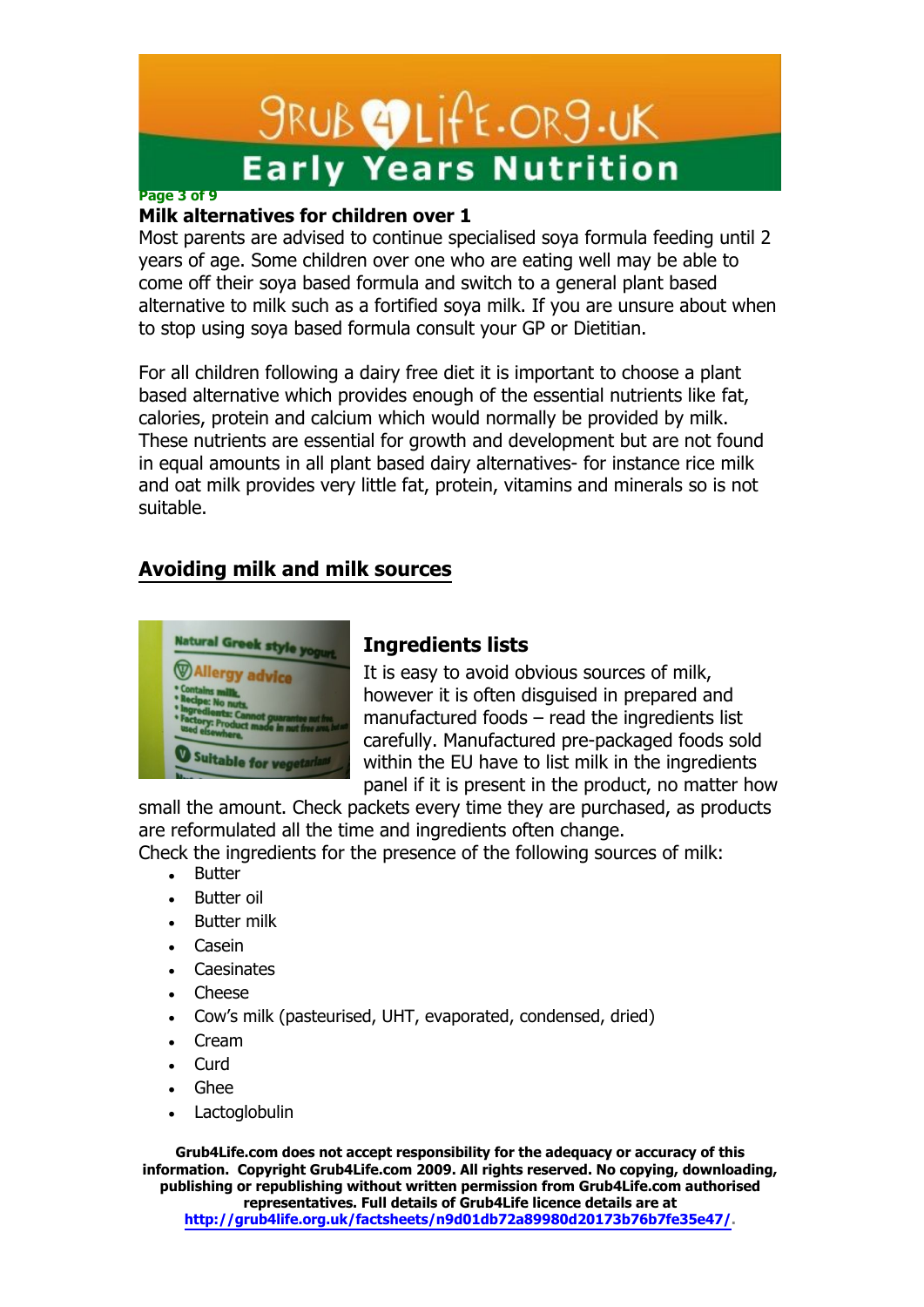# $9RUB$   $27LifE.OR9.UK$ **Early Years Nutrition**

#### **Page 4 of 9**

- Lactose (only if lactose intolerant or severe milk allergy)
- Milk solids
- Non-fat milk solids
- Whey
- Hydrolysed whey
- Whey powder

## Reduced fat soft cheese.

- Allergy advice: Recipe: No nuts.<br>• Ingredients: Cannot guarantee nut free. • Factory: No nuts.<br>Suitable for vegetarians.<br>Additional information: • Keep refrigerated. • Once opened consume within<br>5 days and by 'use by' date shown. . Use by: see base.
- Whey syrup sweetener
- Yogurt
- Fromage frais
- Unspecified flavourings (only if severe milk allergy)

# **³Allergy advice´ panel (can also appear as: ³contains´ or ³free from´)**

Many food labels now contain an allergy advice panel as an additional way of highlighting the presence of allergens  $-$  including milk. But it isn't compulsory for food labels to give this type of statement. So if there isn't an allergy advice panel on the label, don't assume the product is free from an allergen you should always check the ingredients list.

Sometimes allergy advice panels can be confusing. The soft cheese product label shown above doesn't state that it contains milk!

# **Fresh items from restaurants, delicatessens and bakeries do not have to declare the ingredients list- so ask!**

Traces of cow's milk can also be present in some non foods**especially- medicines, toothpaste and vitamin supplements- ask your pharmacist for advice on dairy free alternatives.**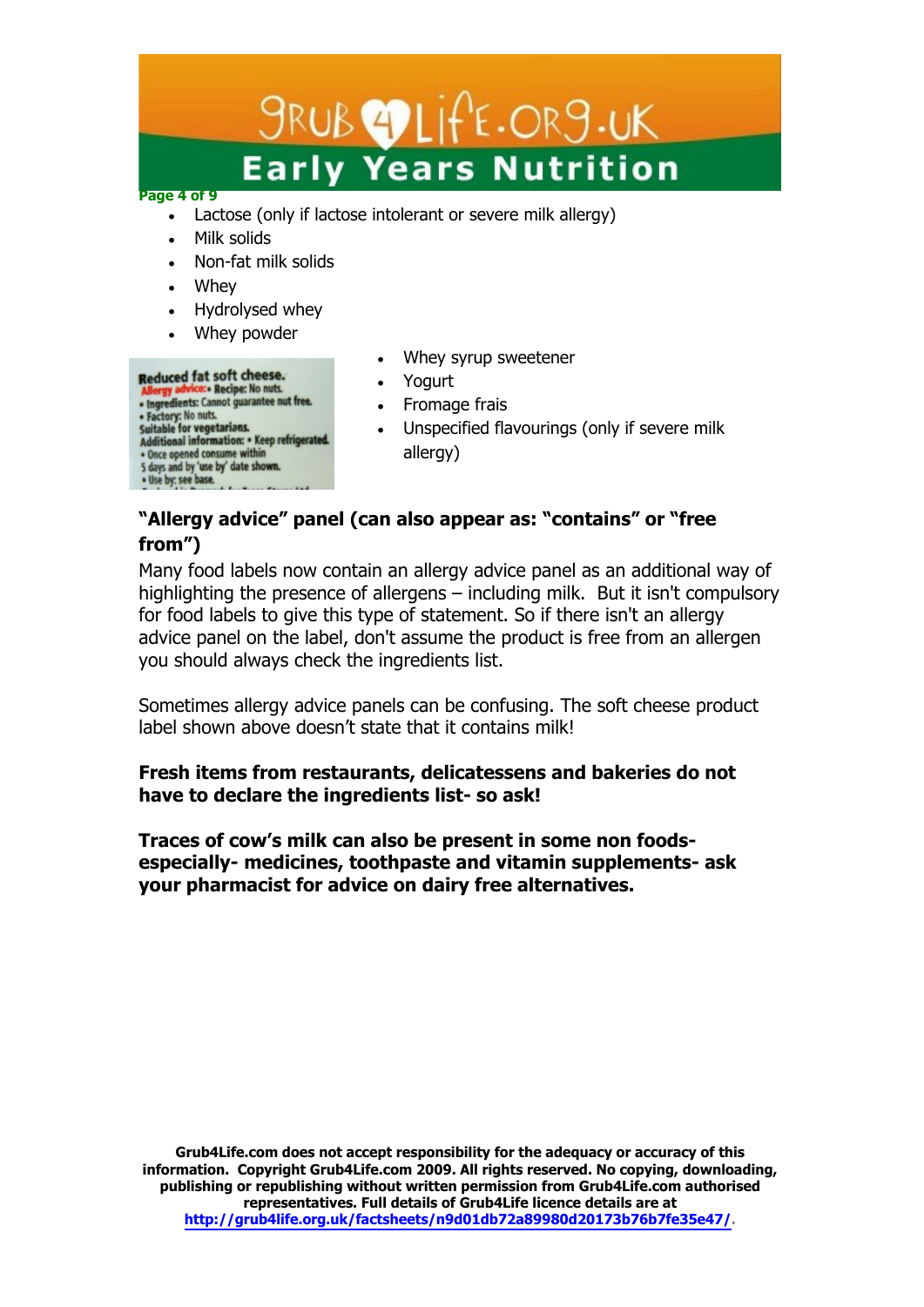# *SRUB OLIFE.ORS.UK*<br>Early Years Nutrition

**Page 5 of 9**

## **Foods to avoid**

The avoidance lists are almost the same for both conditions but there are slight differences for lactose intolerance as the following table illustrates: remember though, if your child is newly diagnosed with lactose intolerance you are best advised to avoid all dairy sources to begin with.

|                  | Cow's milk protein                                                                                                                                                            | Lactose intolerance                                                                                                   |
|------------------|-------------------------------------------------------------------------------------------------------------------------------------------------------------------------------|-----------------------------------------------------------------------------------------------------------------------|
|                  | allergy                                                                                                                                                                       |                                                                                                                       |
| Avoid completely | Cow's milk<br>Evaporated and<br>condensed milk<br>Dried milk powder<br><b>UHT milk</b><br>Goat's milk<br>Sheep's milk                                                         | Cow's milk<br>Evaporated and<br>condensed milk<br>Dried milk powder<br><b>UHT milk</b><br>Goat's milk<br>Sheep's milk |
|                  | <b>Butter</b><br>Margarine or fat spreads<br>containing milk<br>ingredients<br>Cheese and cheese<br>spreads<br>Yogurt<br>Fromage Frais<br>Crème fraiche<br>Cream<br>Ice cream | Soft cheese, cream<br>cheese and cheese<br>spread<br>fromage frais<br>Crème fraiche<br>Cream<br>Ice cream             |
|                  |                                                                                                                                                                               | <b>Medication containing</b><br>lactose                                                                               |
| May be tolerated |                                                                                                                                                                               | Low lactose milks<br><b>Butter</b><br>Hard cheeses e.g.<br>cheddar<br>Yogurt                                          |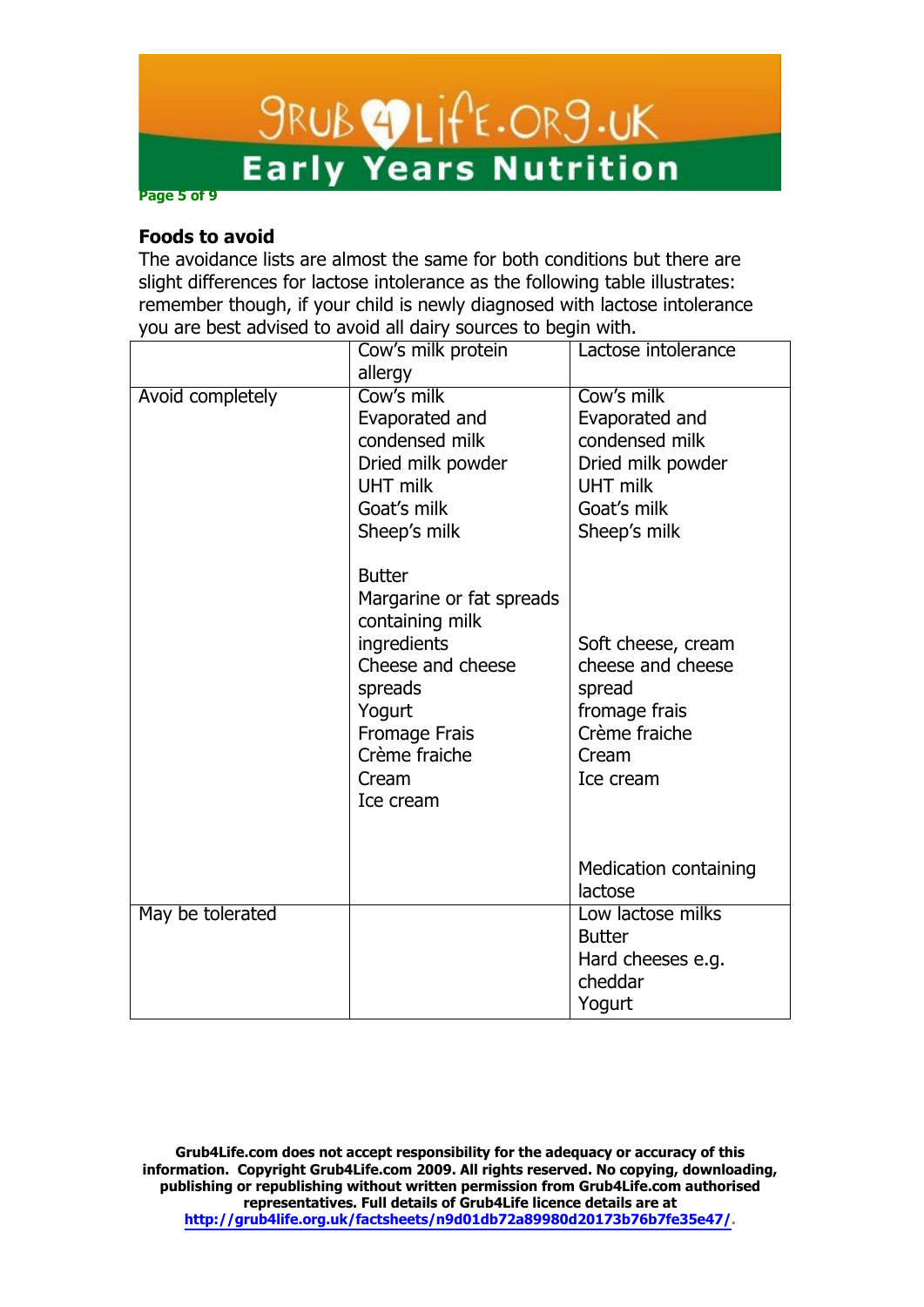# *SRUB* **2** LIFE.ORS.UK **Early Years Nutrition**

# **Page 6 of 9**

# **Hidden sources of milk in everyday foods**

As you have seen from the ingredients list section, milk comes in many guises and may be added to a variety of manufactured foods. The following table includes foods which may contain milk or milk derivatives:

| Cereal foods    | Bread and bread rolls                                    |  |
|-----------------|----------------------------------------------------------|--|
|                 | <b>Breakfast cereals</b>                                 |  |
|                 | Cakes                                                    |  |
|                 | <b>Biscuits and crackers</b>                             |  |
|                 | Pizza                                                    |  |
|                 | Pasta (fresh and canned)                                 |  |
| Fruits and      | Vegetables canned in sauce                               |  |
| vegetables      | Instant potato                                           |  |
|                 | <b>Baked beans</b>                                       |  |
|                 | Batter- or breadcrumb-coated vegetable and potato        |  |
|                 | products                                                 |  |
| Meat, fish and  | Meat or fish products, e.g. beef burgers, sausages, fish |  |
| alternatives    | fingers, ready meals                                     |  |
| Savoury foods   | Canned, fresh and packet soups                           |  |
|                 | Instant gravies / gravy granules                         |  |
|                 | <b>Sauces</b>                                            |  |
|                 | Crisps and savoury snack foods                           |  |
| <b>Desserts</b> | Instant desserts e.g. mousse                             |  |
|                 | Dairy desserts e.g. rice pudding                         |  |
|                 | Ice cream                                                |  |
|                 | Custard                                                  |  |
| Confectionary   | Chocolate                                                |  |
|                 | Caramel                                                  |  |
|                 | <b>Toffee</b>                                            |  |
|                 | Fudge                                                    |  |
| Fats and spread | <b>Butter</b>                                            |  |
|                 | Margarines and fat spread                                |  |
| <b>Drinks</b>   | Instant drinking chocolate                               |  |
|                 | <b>Malted drinks</b>                                     |  |
|                 | Coffee whitener                                          |  |
|                 | Smoothies containing milk                                |  |

This list is by no means exhaustive. And all food labels should be checked every time you shop as ingredients do change. Also, just because a food appears on the list isn't a guarantee it contains milk, different manufacturers may use different ingredients for a similar product  $-$  again, check the allergy advice panel (if present) and the ingredients list.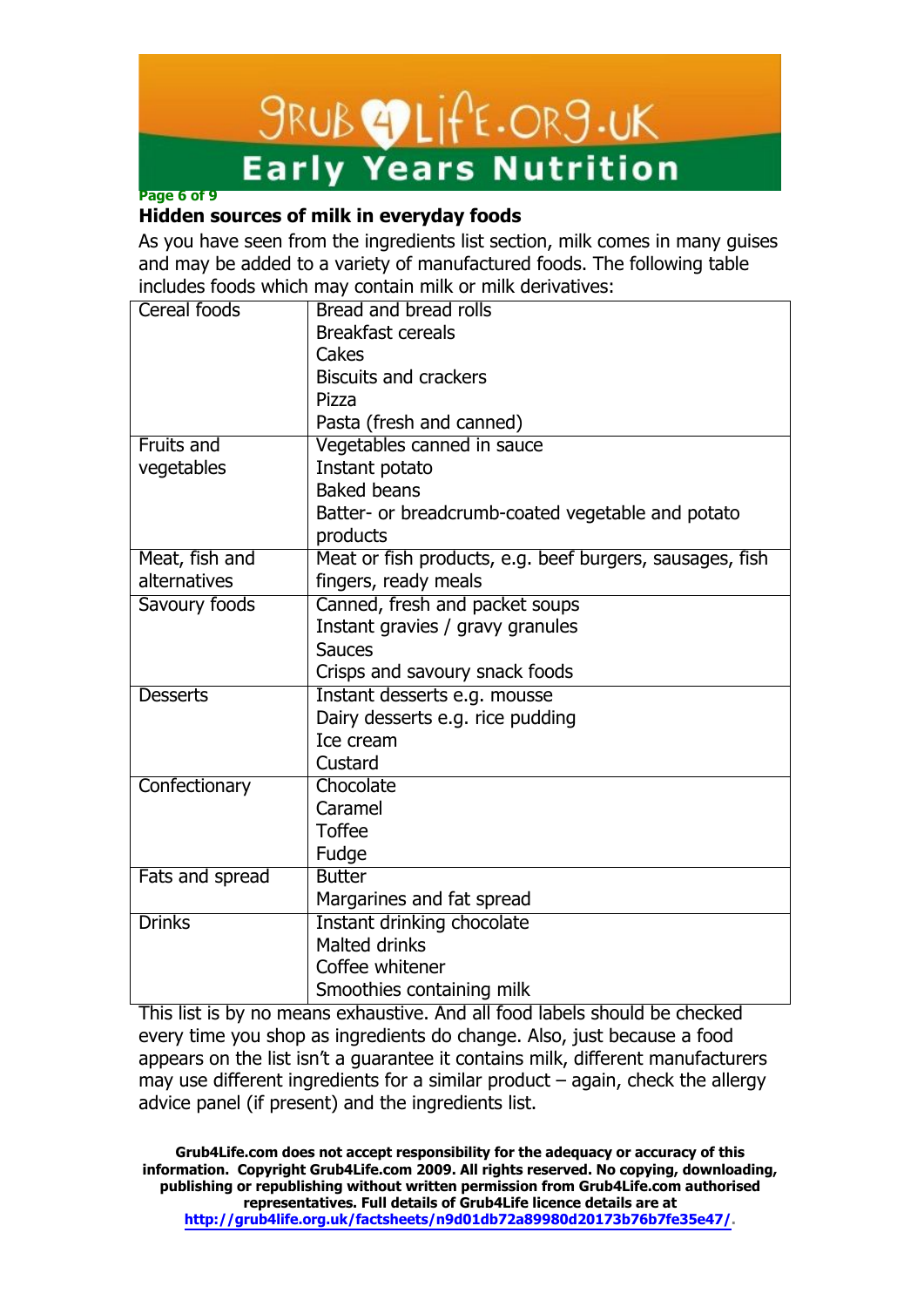# **SRUB OLITE.ORS.UK Early Years Nutrition Page 7 of 9**

**Substitutes**

Avoidance of milk can reduce your child's choice foods. Substituting ingredients containing dairy or traces of dairy can increase the choices open to your child and make life a lot easier for you.

If a recipe or menu calls for milk, cheese, yogurt or other milk containing food take a look at the table of possible substitutes you can use instead. Some recipes will work very well with substitutes, others will be less successful so it's all about experimenting!

| <b>Milk- containing food</b> | Milk-free alternative to use instead               |
|------------------------------|----------------------------------------------------|
| Pasteurised milk             | Soya dairy alternative. Ensure they are fortified  |
|                              | with calcium                                       |
| Butter or margarine          | Dairy free and vegan spreads                       |
| Cheese                       | Soya cheese - available as hard, soft, melting,    |
|                              | spreading and parmesan varieties                   |
| Yogurt                       | Soya, alternatives. Ensure they are fortified with |
|                              | calcium.                                           |
| Ice cream                    | Soya, rice or oat alternatives                     |
| Cream                        | Soya or oat alternatives                           |
| Custard                      | Soya custard- ready made                           |
| Milk based dessert           | Soya dessert- ready made                           |

# **Special products to help make a dairy free diet easier**

Alpro Soya has recently introduced "Junior  $1+$ " milk alternative. The product has been nutritionally tailored as a main drink for children from 1 onwards. It provides over half the daily recommended calcium intake for a child ages between 1-3 years in a 200ml serving, is enriched with iron and vitamin D and contains more fat and calories than original Alpro Soya.

Original soya alternatives to milk are suitable as a main milk drink for children over 2 providing they are enriched with calcium. It can also be used as an ingredient as part of a weaning diet from 6 months of age

## **Other suitable dairy free foods**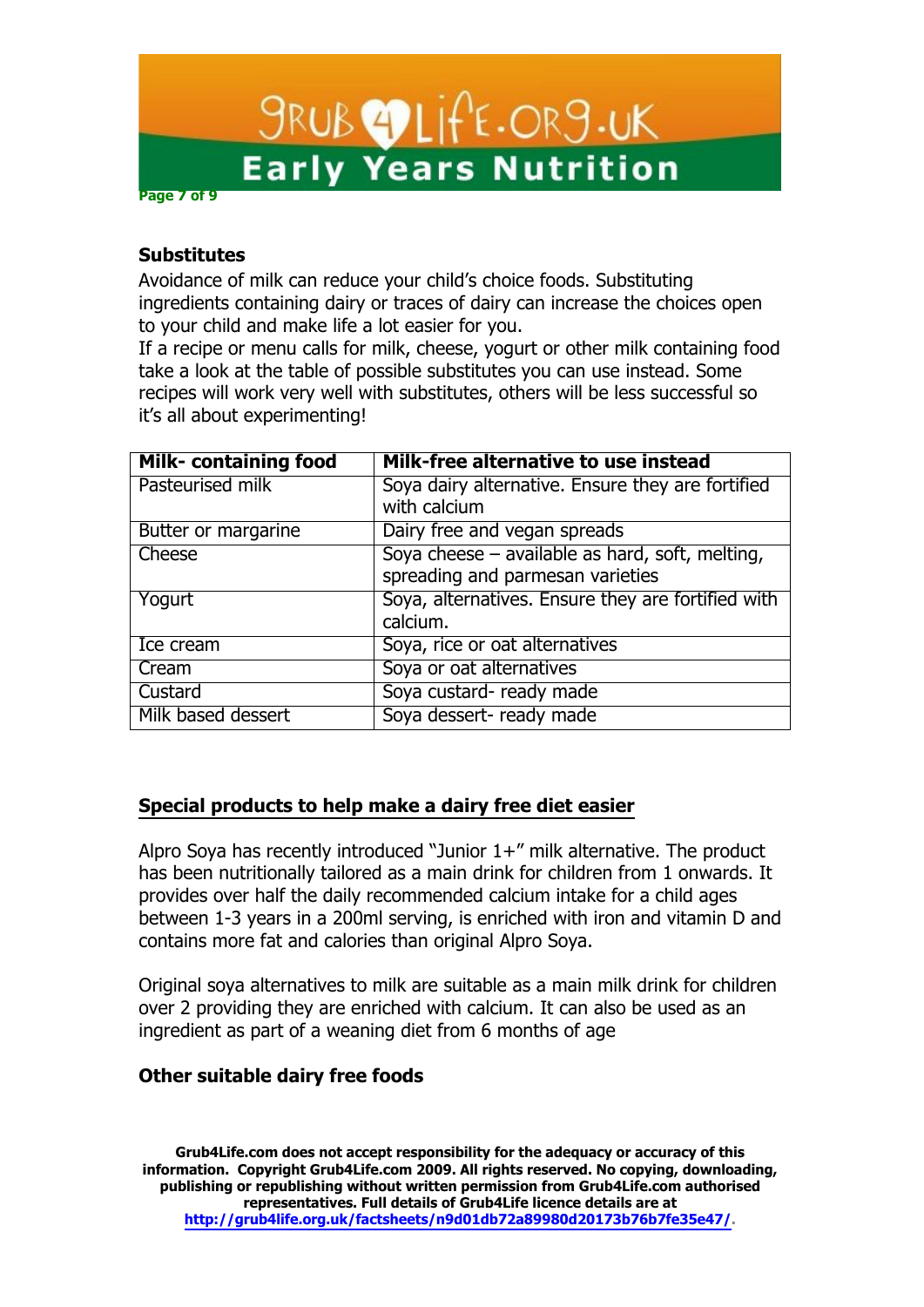# *SRUB* **2** LIFE.ORS.UK **Early Years Nutrition**

#### **Page 8 of 9**

Dairy free diets usually exclude all dairy foods including milk, cheese, yoghurt, butter, ice cream custards and desserts containing milk and nutritious alternatives to all of these foods are widely available.

It's relatively easy to control what your child east at home, but school, parties days out a visits to friends can be more tricky. Communication and knowing what food can be problematic is the key to making these occasions as straight forward and problem free as possible.

# **Dairy free and away from home**

#### **At nursery**

Speak to your nursery- they will be used to caring for children following a dairy free diet. They may ask to see confirmation of your child's diagnosis from your GP, dietitian or health visitor- this is normal practice.

The nursery cook may also be able to reassure you by talking to you about policies and procedures for dairy free diets.

The nursery may use different coloured plates or serving mats to help staff identify children following special diets- again this is quite usual. Any nurseries or children's centres using Grub4life menus and recipes will have information on adapting recipes for diary free diets.

## **At school**

Let your child's teacher know about their intolerance or allergy. School caterers should also be informed.

If your child takes a packed lunch to school make sure they know not to swap any food with other children, and again ensure the school teacher is aware of the allergy and intolerance.

#### **Tea with friends**

Telephone parents to tell them about your child's allergy or intolerance, and make sure you let them know that you will send some suitable alternative foods to make life easier.

Give your child some non dairy snacks, drinks or cakes and desserts to take with them.